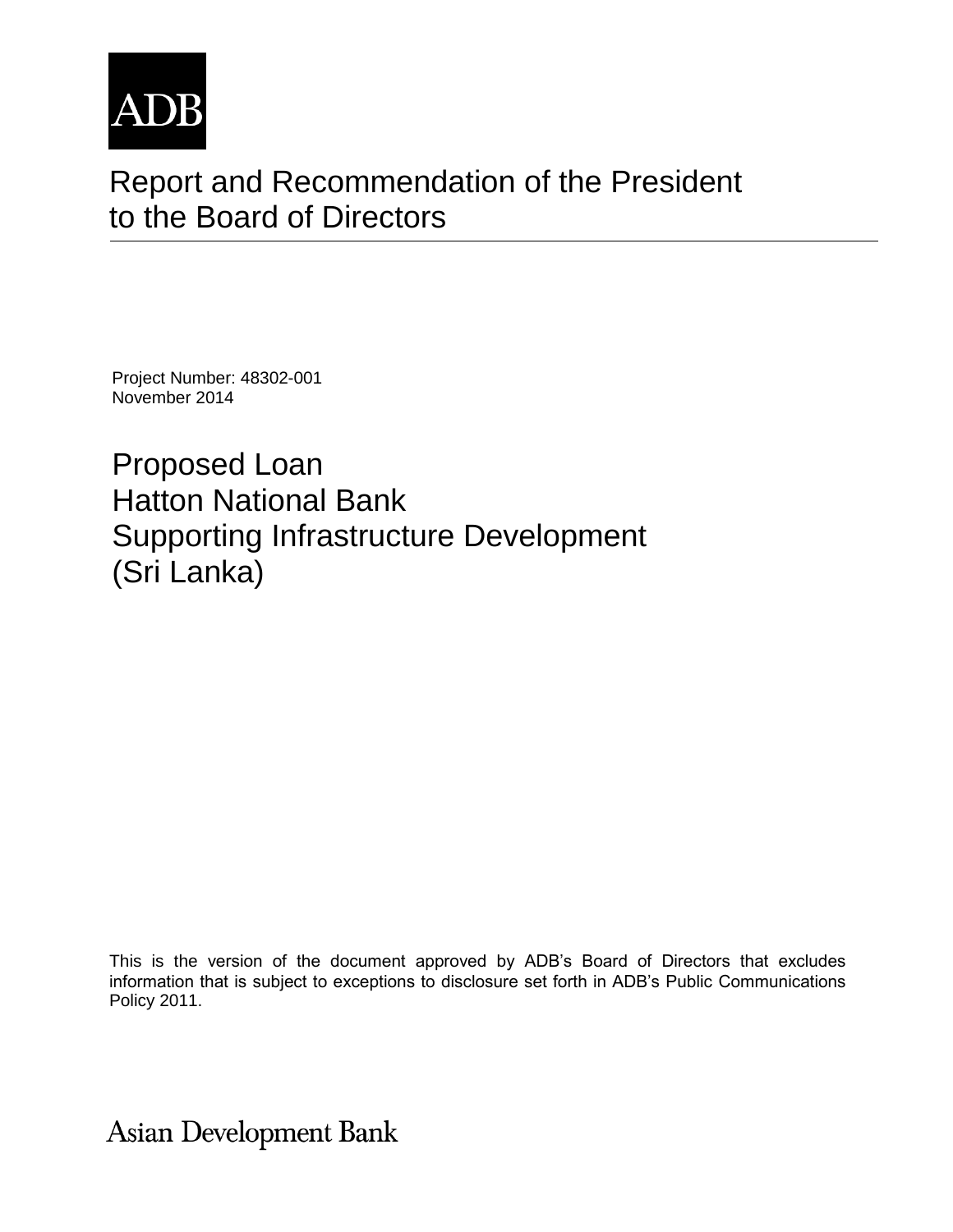# **CURRENCY EQUIVALENTS**

(as of 1 October 2014)

| Currency unit   | -   | Sri Lanka rupee/s (SLRe/SLRs) |
|-----------------|-----|-------------------------------|
| <b>SLRe1.00</b> | $=$ | \$0.0077                      |
| \$1.00          | $=$ | SLRs130.3550                  |

#### **ABBREVIATIONS**

| <b>ADB</b>  | Asian Development Bank                     |
|-------------|--------------------------------------------|
| <b>CAR</b>  | capital adequacy ratio                     |
| <b>CBSL</b> | Central Bank of Sri Lanka                  |
| <b>CEO</b>  | chief executive officer                    |
| <b>ESMS</b> | environmental and social management system |
| <b>GDP</b>  | gross domestic product                     |
| <b>HNB</b>  | <b>Hatton National Bank</b>                |
| -IFL        | international financial institution        |
| <b>LCB</b>  | licensed commercial bank                   |
| <b>NIM</b>  | net interest margin                        |
| <b>NPL</b>  | nonperforming loan                         |
| <b>SMEs</b> | small and medium-sized enterprises         |

#### **NOTES**

- (i) The fiscal year (FY) of Hatton National Bank ends on 31 December. "FY" before a calendar year denotes the year in which the fiscal year ends, e.g., FY2013 ends on 31 December 2013.
- (ii) In this report, "\$" refers to US dollars unless otherwise stated.

| <b>Vice-President</b>   | L. Venkatachalam, Private Sector and Cofinancing Operations                              |
|-------------------------|------------------------------------------------------------------------------------------|
| <b>Director General</b> | T. Freeland, Private Sector Operations Department (PSOD)                                 |
| <b>Director</b>         | C. Engstrom, Private Sector Financial Institutions Division, PSOD                        |
| <b>Team leaders</b>     | A. Cheema, Investment Specialist, PSOD                                                   |
|                         | P. Flegler, Senior Investment Specialist, PSOD                                           |
| <b>Team members</b>     | I. Aguilar, Social Development Officer, PSOD                                             |
|                         | H. Brooke, Lead Counsel, Office of the General Counsel                                   |
|                         | S. Chakraborty, Advisor, Guarantees and Syndications, PSOD                               |
|                         | S. Durrani-Jamal, Senior Economist, PSOD                                                 |
|                         | R. Molligoda, Senior Private Sector Development Officer, South Asia<br>Department (SARD) |
|                         | S. Noda, Senior Safeguards Specialist, PSOD                                              |
|                         | R. O'Sullivan, Lead Financial Sector Specialist, SARD                                    |
|                         | B. Raemaekers, Principal Guarantees and Syndications Specialist,<br><b>PSOD</b>          |
|                         | V. Ramasubramanian, Safeguards Specialist, PSOD                                          |
|                         | D. Song, Senior Guarantees and Syndications Specialist, PSOD                             |

In preparing any country program or strategy, financing any project, or by making any designation of or reference to a particular territory or geographic area in this document, the Asian Development Bank does not intend to make any judgments as to the legal or other status of any territory or area.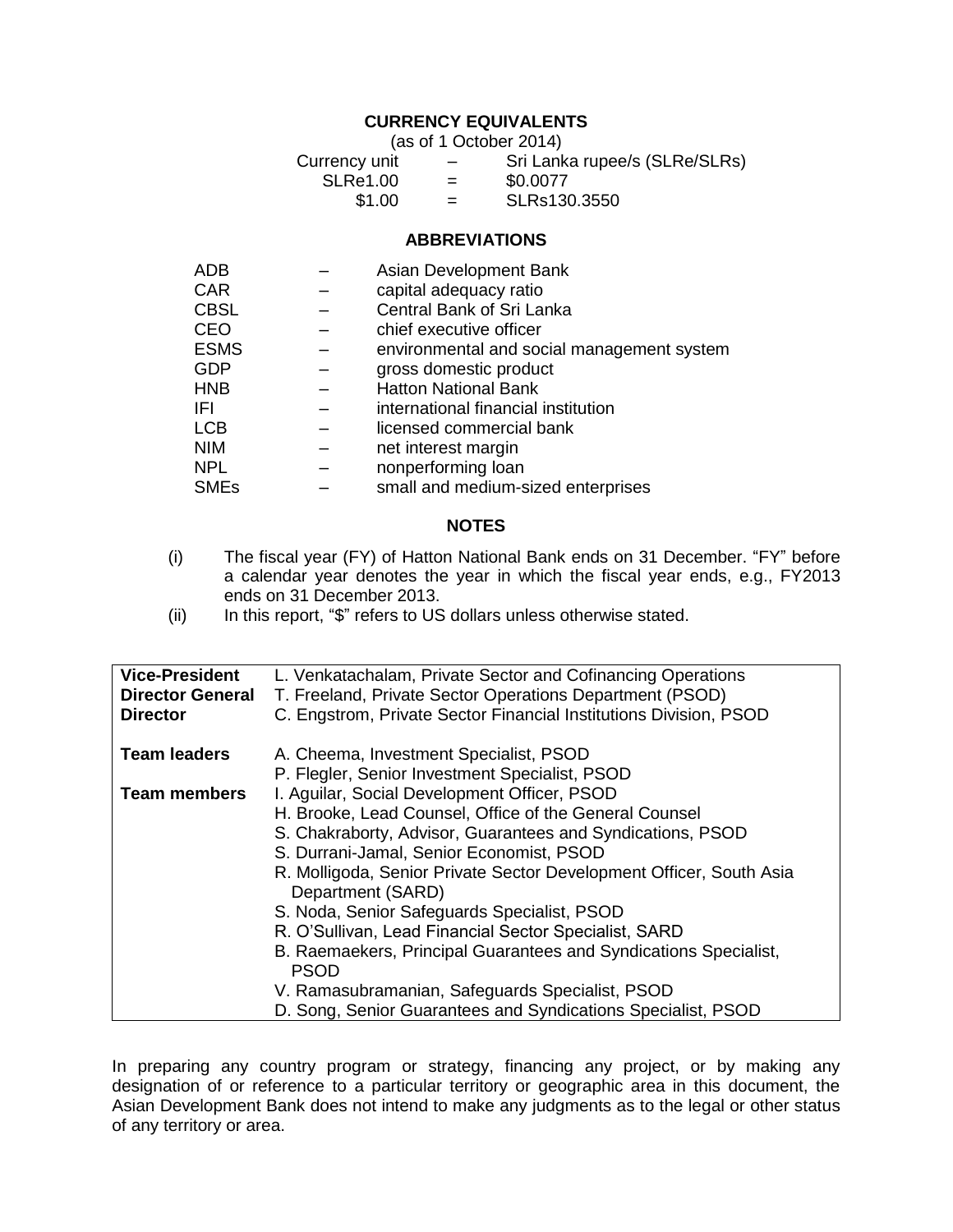# **CONTENTS**

| I.   |                      | THE PROPOSAL                                                                                                                          | 1                                  |
|------|----------------------|---------------------------------------------------------------------------------------------------------------------------------------|------------------------------------|
| ΙΙ.  |                      | THE FINANCIAL INTERMEDIARY                                                                                                            | 1                                  |
|      | А.<br>В.<br>C.       | Investment Identification and Description<br><b>Business Overview and Strategy</b><br>Ownership, Management, and Governance           | 1<br>3<br>4                        |
| III. |                      | THE PROPOSED ADB ASSISTANCE                                                                                                           | 5                                  |
|      | А.<br>В.<br>C.       | The ADB Assistance<br><b>Implementation Arrangements</b><br>Valued Added by ADB Assistance                                            | 5<br>5<br>5                        |
| IV.  | А.<br>В.             | DEVELOPMENT IMPACT AND STRATEGIC ALIGNMENT<br>Development Impacts, Outcome, and Outputs<br>Alignment with ADB Strategy and Operations | 6<br>6<br>6                        |
| V.   | А.<br>В.<br>C.<br>D. | POLICY COMPLIANCE<br>Safeguards and Social Dimensions<br><b>Anticorruption Policy</b><br><b>Investment Limitations</b><br>Assurances  | 7<br>$\overline{7}$<br>7<br>7<br>7 |
| VI.  |                      | <b>RECOMMENDATION</b>                                                                                                                 | 8                                  |

# **Page**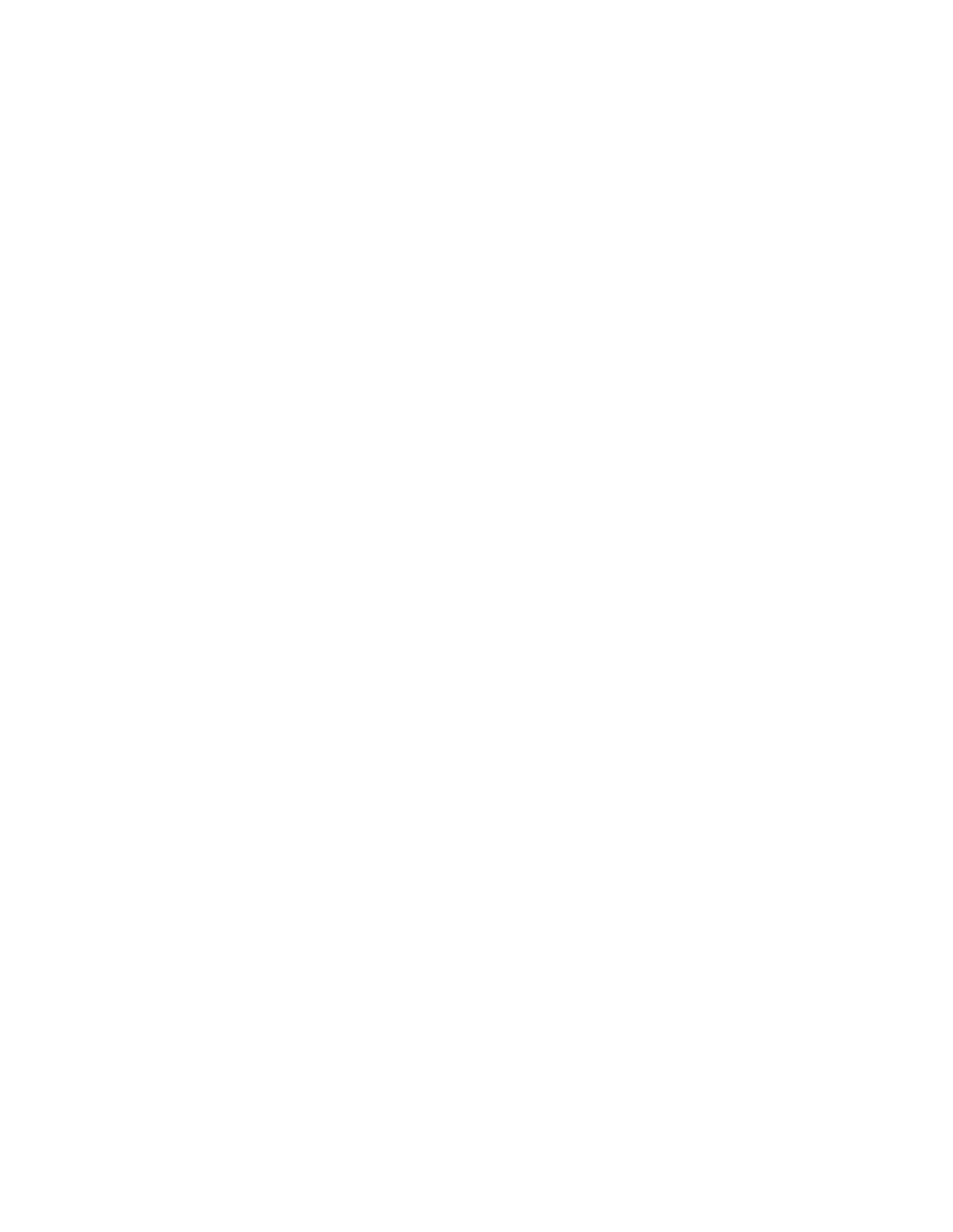## **I. THE PROPOSAL**

<span id="page-4-0"></span>1. I submit for your approval the following report and recommendation on a proposed loan of up to \$100,000,000 to Hatton National Bank (HNB) comprising (i) an A-loan of up to \$75,000,000 and (ii) a B-loan of up to \$25,000,000 for Supporting Infrastructure Development in Sri Lanka.

### **II. THE FINANCIAL INTERMEDIARY**

#### <span id="page-4-2"></span><span id="page-4-1"></span>**A. Investment Identification and Description**

2. Sri Lanka has achieved rapid rates of growth since the end of the civil war in 2009 (7.5% on average from 2010 to 2013), with growth expected to be 7%–8% over the medium term. Strategic challenges for this middle-income country include ensuring inclusive growth, increasing the role of the private sector, strengthening economic development and integrating post-conflict areas, and managing government spending and bolstering revenues. Key drivers of the economic growth include significant infrastructure investments and increased private sector output, as well as higher private consumption as a result of increasing per capita income.

3. Infrastructure development is critical to ensuring inclusive growth and supporting recovery in the post-conflict areas. The World Bank estimates Sri Lanka's annual investment needs in infrastructure (excluding telecommunications) to be about \$4 billion, or 4%–7% of gross domestic product (GDP), to support high GDP growth until 2024.<sup>1</sup> With respect to postconflict areas, many people have limited access to basic services that are readily available to people living in other areas. The Government of Sri Lanka's 10-year policy framework for economic development—Mahinda Chintana: Vision for the Future—was released in 2010 and targets an 8% annual growth rate.<sup>2</sup> The central theme of the Mahinda Chintana is that, following the conflict, infrastructure will be critical in attracting investment for sustained high growth in the future. Key sectors for development have been highlighted as energy, solid waste management, telecommunications, transport, and water and sanitation.

4. Investments in infrastructure are significant, and will need to be met by both the public and private sectors. Although decreasing, the country's budget deficit remained elevated at 5.8% in 2013, mainly because the government did not raise fiscal revenues, particularly through much-needed tax reforms. Government revenues continued to contract from 17.3% of GDP in 2006 to about 12.0% in 2013.<sup>3</sup> This is among the lowest in the world, limiting the government's ability to fund social and economic development. The government now relies on foreign borrowing, which funds about 50% of its fiscal deficit. Given these government funding constraints, the Mahinda Chintana notes the need for diversified sources of funding for infrastructure projects. It also states that expanding private sector participation and introducing pricing policies and efficiency gains are needed to generate more self-financing investments by state enterprises, which is important to reducing reliance on debt financing. It notes that the finance sector will be the catalyst for accelerated economic growth envisaged in the future.

5. In line with the government's expectations for the finance sector's pivotal role in supporting economic development, the Central Bank of Sri Lanka (CBSL) on 2 January 2014 published its Road Map 2014, which was formulated with the aim of building a strong, dynamic,

 $\mathbf{1}$ <sup>1</sup> World Bank. 2013. *Investing in Infrastructure: Harnessing Its Potential for Growth in Sri Lanka*. Washington, DC.

<sup>2</sup> Ministry of Finance and Planning, Department of National Planning. 2010. *Mahinda Chintana: Vision for the Future*. Colombo. http://www.treasury.gov.lk/publications/mahindaChintanaVision-2010full-eng.pdf

<sup>3</sup> International Monetary Fund. 2014. *IMF Country Report No. 14.285: Sri Lanka.* Washington, DC.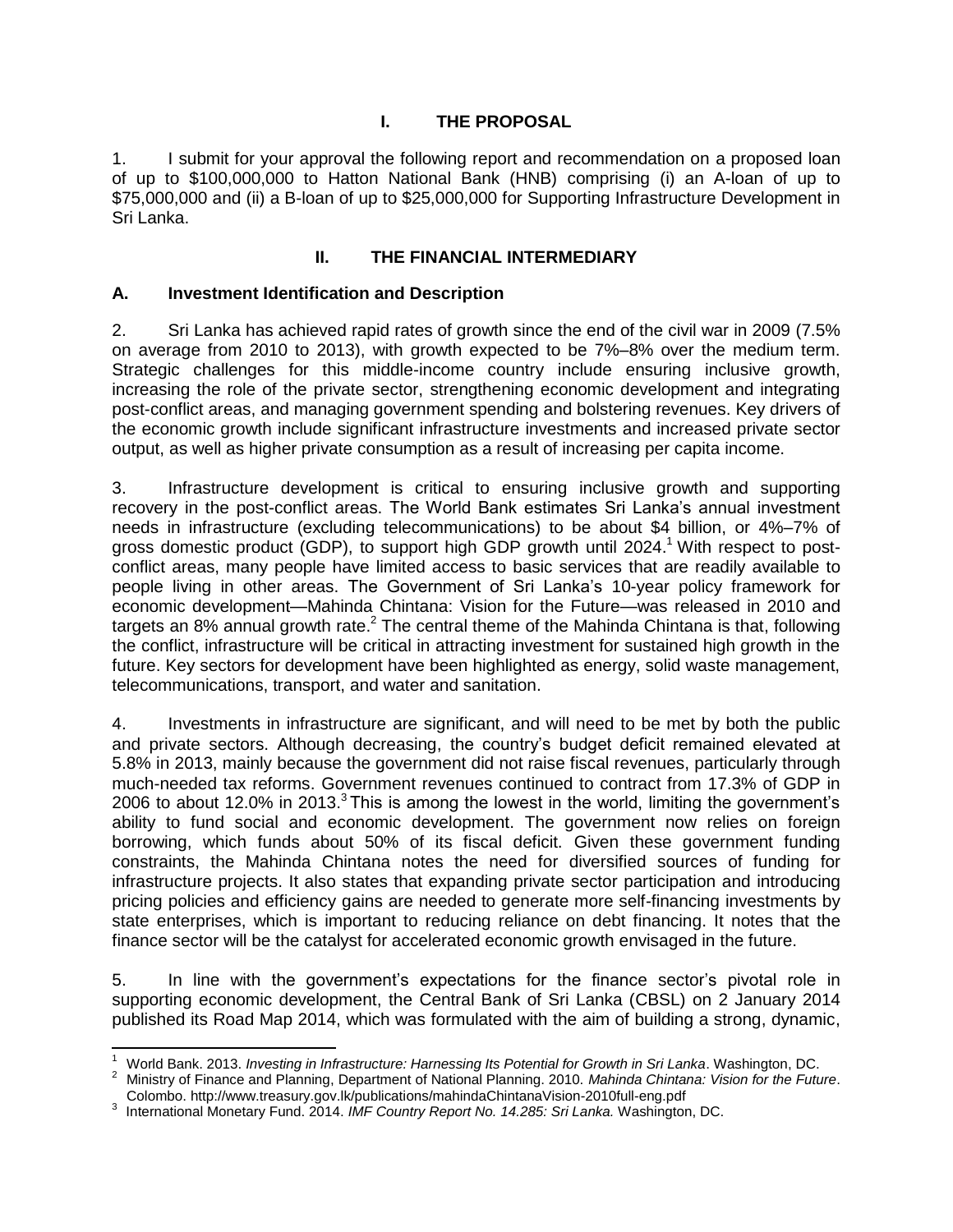and internationally competitive finance sector with cross-border linkages and a significant overseas presence. Sri Lanka has 33 banks, many of which are small, and this number is disproportionate to its small population as well as the bank–population ratio of other emerging countries in Asia.<sup>4</sup> However, the country's banking sector remains concentrated with six large systemically important banks, including HNB. These six banks accounted for about 65% of sector assets at the end of 2013. The structure of the banking sector makes it more vulnerable to contagion risks while making it difficult for small banks to achieve economies of scale and diversification. Just below half the assets of the banking sector are with the public sector. The main objectives of CBSL's consolidation plan are (i) a larger aggregate capital base for the remaining institutions,<sup>5</sup> (ii) increased potential to finance large-scale transactions, (iii) increased investments by foreign investors, (iv) improved levels of efficiency and profitability, (v) availability of a full range of financial services at affordable costs, and (vi) more effective supervision. The consolidation plan is viewed as credit positive because it raises minimum capital requirements and introduces a timeline for the introduction of Basel III standards for banks, commencing in January 2015. $^6$  In addition, CBSL has a target of five commercial banks reaching a total asset size of at least SLRs1 trillion. By increasing scale, these banks will be able to access international capital markets, which is challenging for the banks, and to provide large-scale funding needs for a high growth Sri Lankan economy.

6. ADB has been active in the finance sector since the conflict, providing much-needed longer-term debt to banks to support housing finance and small and medium-sized enterprises (SMEs) onlending, as well as supporting trade finance through ADB's Trade Finance Program.<sup>7</sup> In light of finance sector consolidation, ADB can play a significant role in the reform process and to support widening of access to finance, particularly in areas such as infrastructure finance. Many of the upcoming infrastructure projects are small, and some involve funding to provincial and quasi-government entities. As such, international financial institutions (IFIs) cannot fund these projects on a direct basis. To address the financing gap for these small infrastructure projects, ADB met with several banks to identify suitable financial institutions to support longterm funding. HNB is the second largest private commercial bank and an established market leader in the microfinance, SMEs, and infrastructure financing segments with over two decades of experience in lending to infrastructure projects.<sup>8</sup> HNB has an extensive network and promotes inclusive finance. It has been providing funding for infrastructure projects since 1975 and it is one of the largest funders of renewable energy projects in Sri Lanka. HNB has maintained a relationship with ADB since 1990 as a lending conduit for sovereign loans for ADB's development, infrastructure, SME, and agriculture targeted lending programs in Sri Lanka. It also became a member of ADB's Trade Finance Program in 2008. As such, HNB is a strong candidate for long-term funding for infrastructure projects. This is ADB's first nonsovereign

 $\overline{\phantom{a}}$ 4 The banking sector comprises 24 licensed commercial banks (LCBs) and nine licensed specialized banks. As of the end of 2013, LCBs accounted for 48.7% of total financial system assets and 69.9% of banking sector assets. The two largest LCBs and the largest licensed specialized bank are state-owned.

<sup>&</sup>lt;sup>5</sup> The minimum capital requirement for commercial banks will increase from SLRs5 billion in 2014 to SLRs10 billion from 1 January 2016. A minimum total asset requirement of SLRs100 billion will also apply from 1 January 2016. For nonbank financial institutions, the minimum capital requirement will increase from SLRs200 million or SLRs300 million in 2014 (depending on the classification) to SLRs1 billion from 1 January 2016, with a further increase to SLRs1.5 billion from 1 January 2018.

<sup>6</sup> Moody's. 2014. Sri Lanka's Plan to Consolidate Non-Bank Financial Institutions is Credit Positive. *Asia Pacific Weekly*. 27 January.

<sup>7</sup> ADB. 2003. *Report and Recommendation of the President to the Board of Directors: Proposed Trade Finance Facilitation Program*. Manila.

<sup>8</sup> HNB was awarded Bank of the Year 2013 in Sri Lanka for the second consecutive year by the United Kingdombased *The Banker* magazine, Best Managed Bank in Sri Lanka at the Asian Banker Summit 2013, and was rated the sixth most valuable brand in Sri Lanka by Brand Finance Lanka (affiliated with Brand Finance UK) for 2013.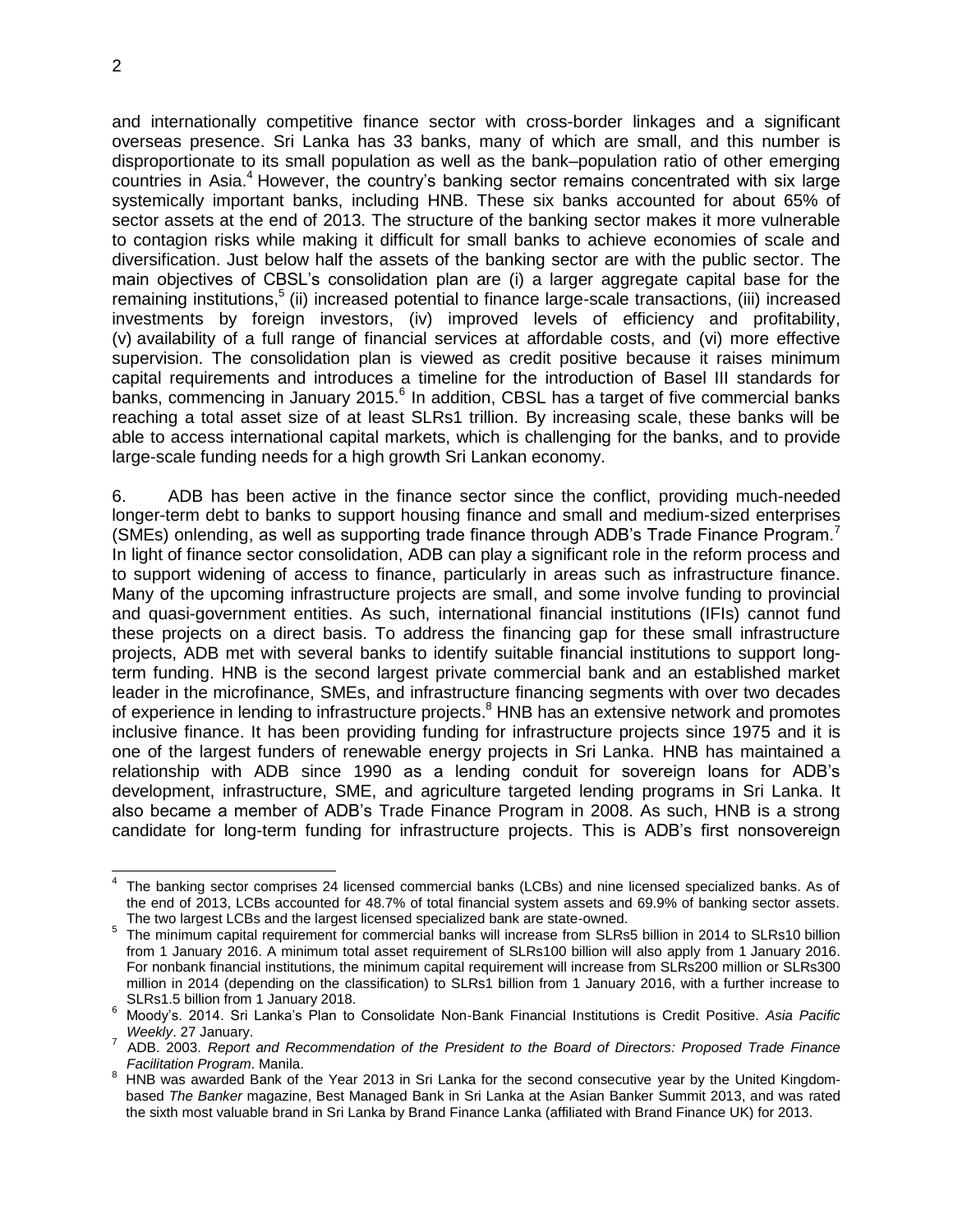financial institution initiative targeting the infrastructure sector in Sri Lanka, and supports the central theme of the government's policy framework for economic development, while complementing previous initiatives that have targeted other sectors critical for economic growth such as SMEs, trade, and housing finance.

### <span id="page-6-0"></span>**B. Business Overview and Strategy**

7. HNB commenced operations in 1888 as a specialized bank to cater to the tea industry. It has evolved from a small local bank to the second largest private bank in the country. HNB has achieved this growth both organically and through acquisitions: it acquired Mercantile Bank in 1974, the Sri Lanka unit of Emirates Bank International in 1989, and the Colombo branch of Banque Indosuez in 1996. HNB was incorporated as a limited liability and publically traded commercial bank in 1970. Its ordinary shares and unsecured subordinated debt are listed on Colombo Stock Exchange.<sup>9</sup>

8. HNB provides services through its key business segments—corporate, SMEs, personal banking, development banking, and microfinance. It has the largest network of all private sector banks (250 branches); and its wide outreach via ATMs, internet, and mobile banking channels has helped build its strong brand. HNB has made significant investments in information technology and its service delivery platform, and considers this a core differentiating factor in terms of market positioning. It believes this will allow it to offer a greater number of services to its target market segments, as well as provide HNB with substantially greater outreach than its competitors, thereby achieving greater market penetration in the retail and SME segments. On 1 October 2014, HNB signed an agreement to buy 51% of Prime Grameen Micro Finance. This acquisition, which is subject to regulatory approvals, will strengthen HNB's pioneering role in the development of rural Sri Lanka by expanding its microfinance operations.

9. **Infrastructure finance.** As noted, HNB has been active in infrastructure financing since 1975. It established a project finance unit in 1982, and the team has built a strong track record and is financing a wide range of infrastructure opportunities in the public and private sectors. It has also acted as a participating credit institution in IFI projects targeting infrastructure development. These include a World Bank Energy Services Delivery Project (1997–2002) and the Renewable Energy for Rural Economic Development Scheme (2003–2008), and the Post Tsunami Credit Line of the European Investment Bank. Despite HNB's long record in infrastructure financing, it has never reported a loss in this segment. HNB maintains sound credit quality through careful selection of projects at the business development stage. The project finance team has its own technical experts (including civil engineers) and HNB hires independent experts to assess the technical risks for infrastructure projects. Credit management for corporate borrowers, including infrastructure financing, is centralized at the head office. HNB maintains a dedicated infrastructure credit administration cell of six people in the risk management team, responsible for overseeing progress on each project, including disbursement, monitoring of work completed, stage releases, and reporting.

 $\overline{a}$ 9 All commercial banks in Sri Lanka, aside from the two large state-owned banks, are required to partially list their stock on Colombo Stock Exchange.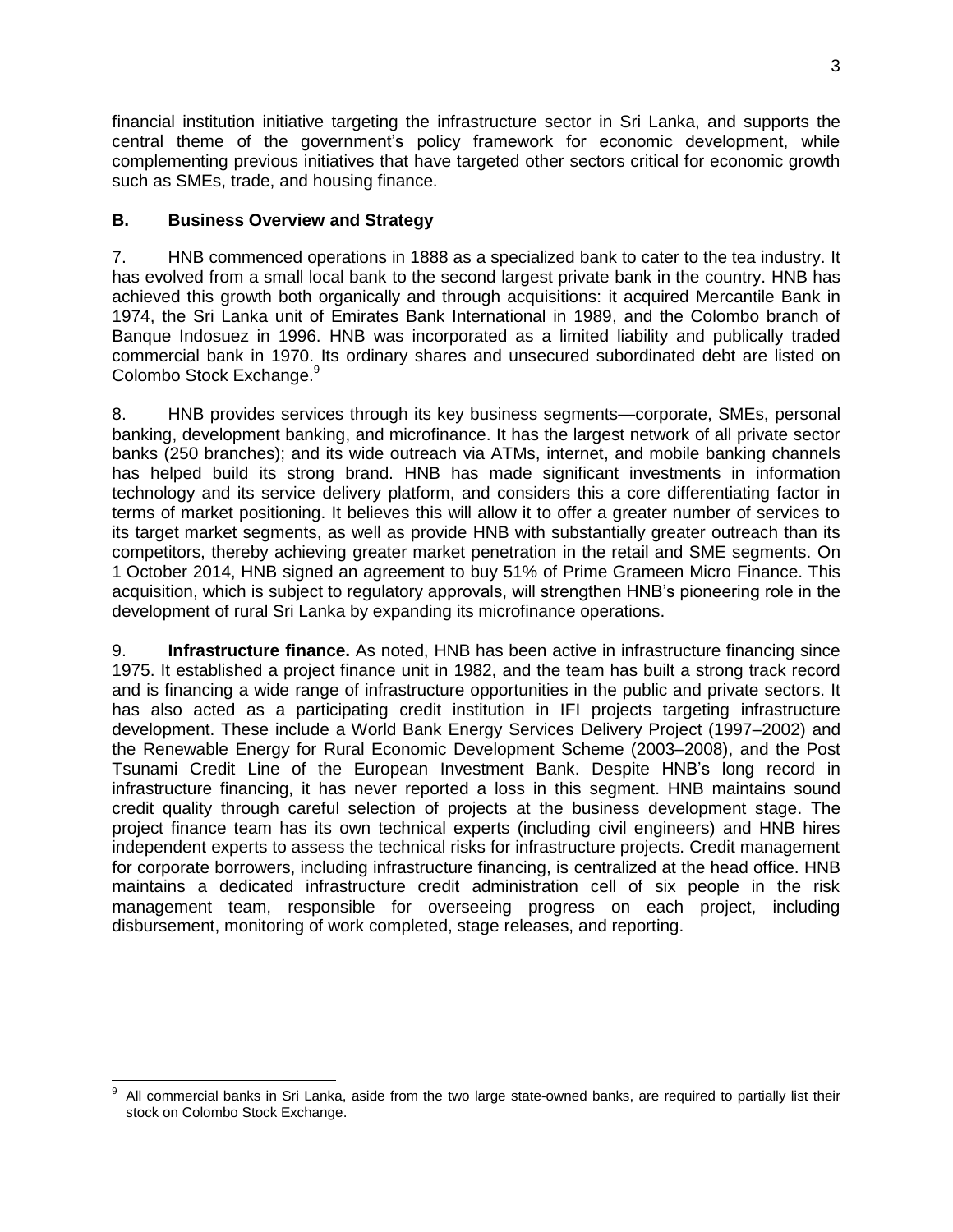### <span id="page-7-0"></span>**C. Ownership, Management, and Governance**

#### **1. Ownership**

10. HNB's two largest single shareholders are government entities—Sri Lanka Insurance Corporation and the Employees Provident Fund. The remaining large shareholders are listed in Table 1 and are companies involved in trade, manufacturing, import–export, and beverages.

| Table 1: Hatton Nation Bank's Voting Shareholding Structure $\widetilde{\ }$ |                  |  |  |
|------------------------------------------------------------------------------|------------------|--|--|
| <b>Shareholders</b>                                                          | % of Shares Held |  |  |
| Sri Lanka Insurance Corporation                                              | 14.9             |  |  |
| Employees' Provident Fund                                                    | 10.0             |  |  |
| Jayawardena family <sup>b</sup>                                              | 18.2             |  |  |
| Captain family                                                               | 8.3              |  |  |
| Sonetto Holdings Ltd.                                                        | 4.6              |  |  |
| Franklin Templeton                                                           | 4.3              |  |  |
| National Savings Bank                                                        | 2.9              |  |  |
| Other investors (each holding < 2.7%)                                        | 36.8             |  |  |
| Total                                                                        | 100.0            |  |  |
|                                                                              |                  |  |  |

| Table 1: Hatton Nation Bank's Voting Shareholding Structure <sup>a</sup> |  |  |  |  |  |  |  |
|--------------------------------------------------------------------------|--|--|--|--|--|--|--|
|--------------------------------------------------------------------------|--|--|--|--|--|--|--|

<sup>a</sup> Based on shareholdings on 30 June 2014.

<sup>b</sup> Jayawardena family shares are held through Milford Exports (8.1%), Stassen Exports (7.0%), and Distilleries Co. of Sri Lanka (3.1%). Source: Hatton National Bank.

#### **2. Management**

11. HNB has a strong management team. J. Alles, previously the chief operating officer, became chief executive officer (CEO) on 1 July 2013. The deputy general manager (risk and credit quality) was then promoted to chief operating officer. Members of HNB's senior executive management team have strong academic and professional backgrounds, most with extensive banking experience in Sri Lanka and abroad.

#### **3. Governance Structure**

12. HNB has a sound governance structure. Its board consists of 10 directors, six of whom are considered independent. The former deputy governor of CBSL chairs the board. The CEO sits on the board as the only executive member. The board members have a well-balanced knowledge base spanning public finance, monetary policy, manufacturing, banking, investment, engineering, and accounting. According to the statutes of HNB, the maximum tenure for a board member is 9 years (i.e., 3-year terms, with the possibility of being reelected three times) and no term limits exist for the CEO. New board members are vetted by the nomination committee and approved by the board, with the consent of CBSL.<sup>10</sup>

 $\overline{a}$ <sup>10</sup> Sri Lanka was identified as a strategically deficient jurisdiction by Financial Action Task Force (FATF) standards in February 2010. However, during 2013, FATF noted Sri Lanka's significant progress in improving its regime for combatting money laundering and the financing of terrorism and Sri Lanka is therefore no longer subject to FATF's monitoring process under its ongoing global compliance process for combatting money laundering and the financing of terrorism.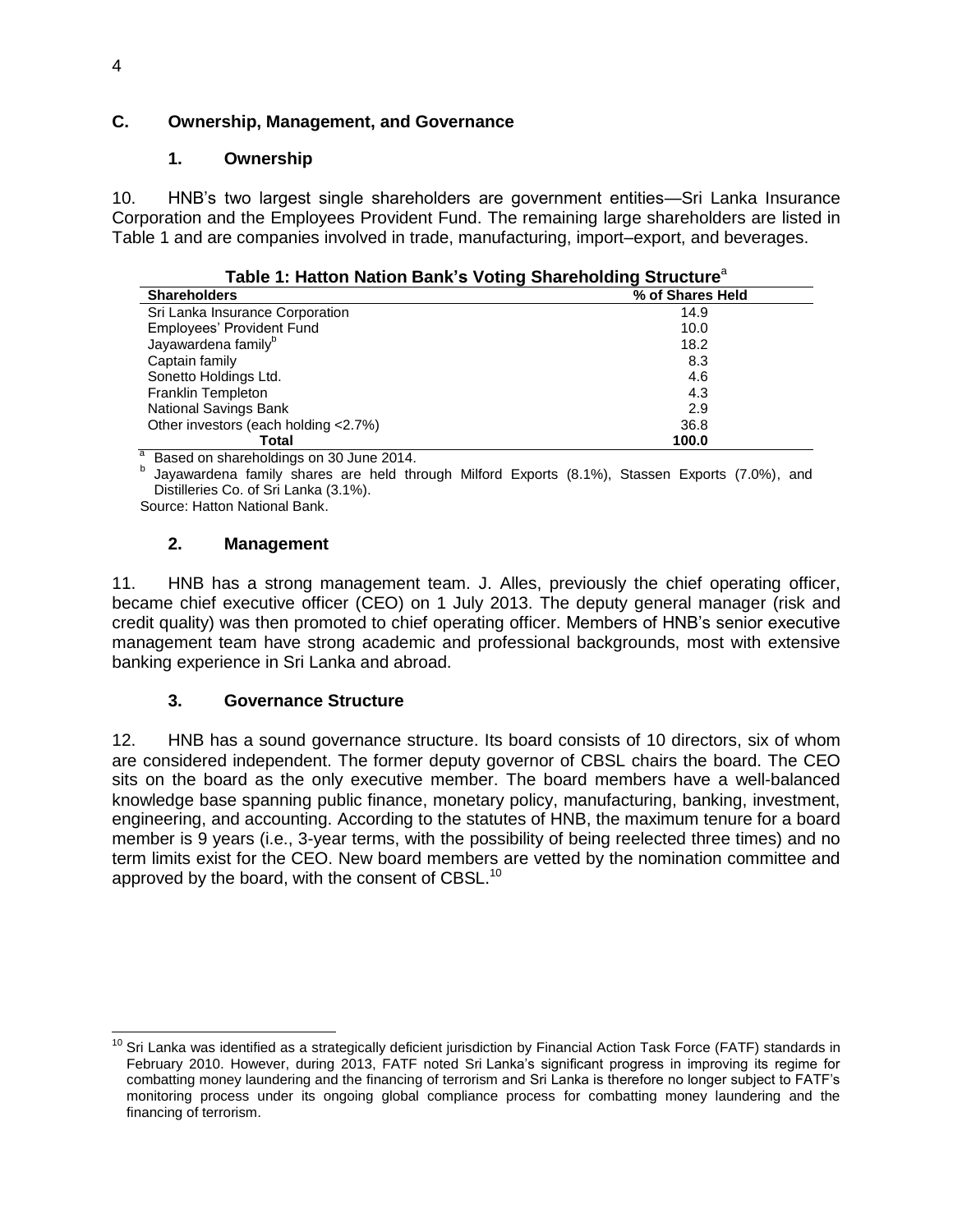### **III. THE PROPOSED ADB ASSISTANCE**

#### <span id="page-8-0"></span>**A. The ADB Assistance**

13. The assistance consists of a loan of up to \$100 million comprising an A-loan of up to \$75 million and a B-loan of up \$25 million, with a tenor of up to 7 years. The loan will be used by HNB to onlend for infrastructure projects, including renewable energy projects. Pricing will be market-based. A portion of the risk on the A-loan may be transferred to counterparties that are eligible under ADB's policies.

### **B. Implementation Arrangements**

14. HNB will provide ADB with financial reports at predetermined regular intervals and as requested, including (i) unaudited financial statements on a quarterly basis, (ii) audited financial statements on an annual basis, (iii) compliance certificates for agreed-upon financial covenants, (iv) reporting on characteristics of the infrastructure loan portfolio, and (v) annual reporting on selected development indicators agreed between ADB and HNB. Annual reports on safeguards and social protection compliance will also be required.

### **C. Value Added by ADB Assistance**

15. **Supporting banking sector reform.** The Sri Lankan finance sector is undergoing significant reform through a consolidation process, requiring banks to hold higher levels of capital as it moves toward Basel III implementation in the coming years. CBSL has a target of five commercial banks each reaching a total asset size of at least SLRs1 trillion to create institutions with enough scale to be able to access international capital markets, which is very challenging and expensive for the banks. In addition to the two large state-owned banks, HNB is expected to be one of the remaining three institutions in this bracket. By working with one of Sri Lanka's leading private commercial banks through this process and providing long-term debt financing and balance sheet support, ADB has a unique opportunity to support reform and promote private sector participation in the Sri Lankan finance sector. CBSL considers that institutions such as ADB have an important role to play by working closely with the larger banks as they undertake reform.

16. **Greater access to finance for infrastructure development.** Following the end of the civil war in 2009, HNB is seeking to play an active role in supporting national development through the provision of financing support for infrastructure development, which is a key development focus for the Government of Sri Lanka. HNB is one of the largest commercial bank lenders to infrastructure projects in Sri Lanka, particularly in the lesser developed provinces, including the Northern Province. The proposed assistance is expected to fill a much-needed gap for long-term financing for infrastructure projects in the most underdeveloped regions of the country. The project is also expected to catalyze additional sources of long-term financing through potential B loan participation.

17. **Adherence to market leading standards.** ADB's engagement with HNB will play an important role in developing and supporting HNB's adherence to high corporate governance standards, as well as the adoption of market leading risk management, social, and environmental standards—thereby enhancing risk management, environmental, and social responsibility at one of Sri Lanka's largest financial institutions.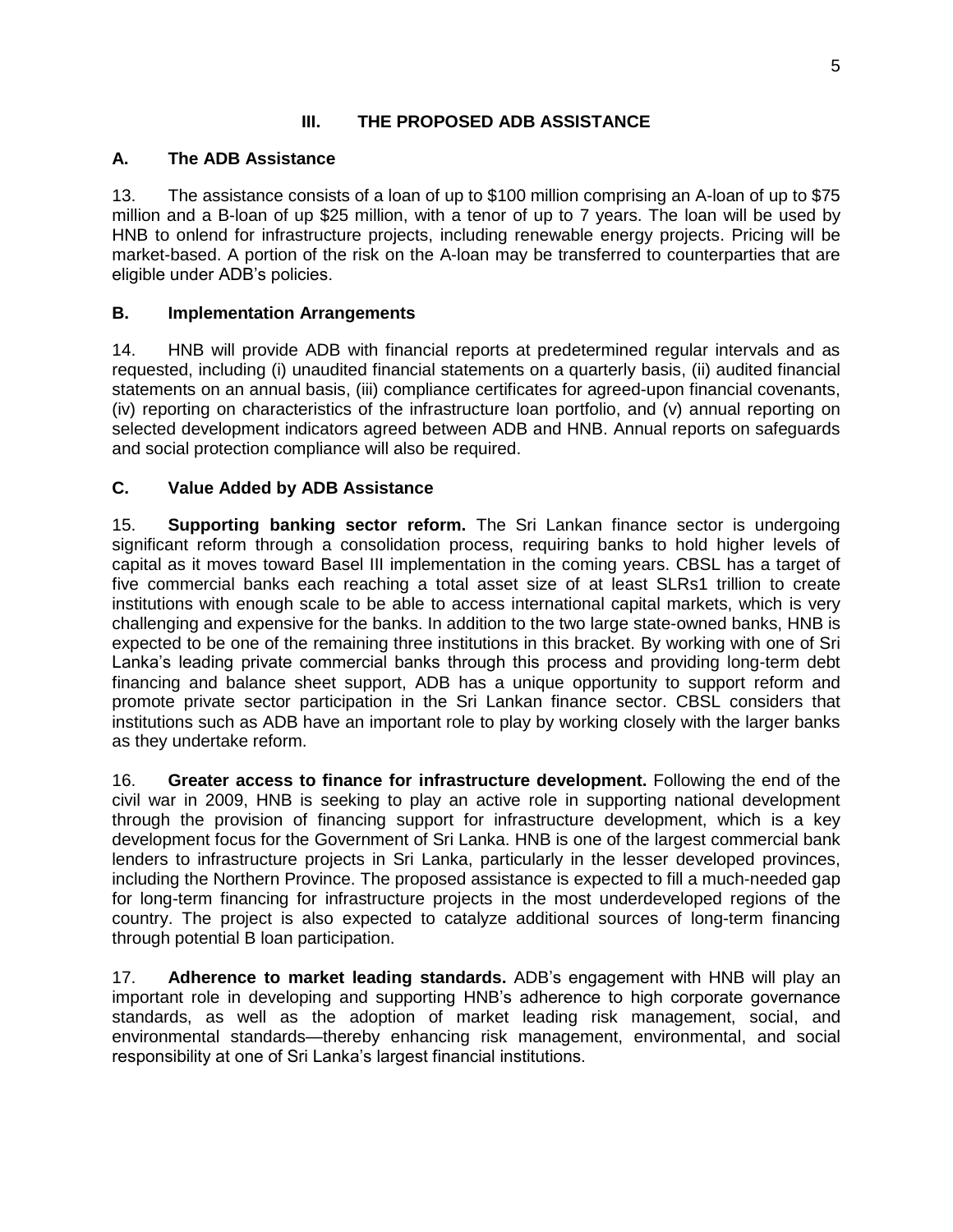### **IV. DEVELOPMENT IMPACT AND STRATEGIC ALIGNMENT**

#### <span id="page-9-1"></span><span id="page-9-0"></span>**A. Development Impacts, Outcome, and Outputs**

#### **1. Impacts**

18. ADB's financing to HNB is expected to contribute to two impacts. First, it will help increase access to finance for much-needed infrastructure development in Sri Lanka. Second, it will contribute to increasing the level of private credit in the banking system. These impacts will be reflected in (i) a rise in the ratio of private banking sector credit to GDP, and (ii) an increase in the share of infrastructure and construction loans to total banking sector loans.

#### **2. Outcome**

19. ADB's funding will support HNB's infrastructure portfolio to grow sustainably. Key performance indicators include (i) growth in HNB's infrastructure portfolio, and (ii) maintenance of sound asset quality.

#### **3. Outputs**

20. The outputs of the project are (i) increased infrastructure finance, and (ii) an environmental and social safeguards system. The debt financing will result in HNB having additional financial resources for infrastructure project development.

#### **B. Alignment with ADB Strategy and Operations**

21. Finance sector development and infrastructure development are two of the five core specializations under Strategy 2020<sup>11</sup> and its midterm review where ADB will focus its operations and best support its agenda.<sup>12</sup> ADB aims to strengthen its support to the finance sector at the regional and national levels by helping develop financial infrastructure, institutions, and delivery of products and services to promote inclusive growth. Through such initiatives, ADB will continue to assist in channeling funding into the most productive investments, as well as continue to build the capacity of financial institutions by introducing international best practices. The project supports institutional and finance sector development and the deepening of the finance sector by increasing the capacity of a sound commercial bank in Sri Lanka to expand lending for infrastructure development projects. The proposal is, therefore, consistent with Strategy 2020 and its midterm review.

22. The proposed project is directly aligned with the government's development policy framework for 2010–2016, which aims to accelerate economic growth, improve access to finance, address inadequate and poor quality of infrastructure as a major constraint to rapid economic growth, and increase the low level of private sector investment. ADB's 2012–2016 country partnership strategy for Sri Lanka is built on the government's development policy framework and Strategy 2020, and calls for ADB support for private sector development, including projects that accelerate the pace of private sector participation and promote finance sector development.<sup>13</sup> The project also supports inclusive and sustainable economic growth as outlined in the country partnership strategy, as the project will contribute to these objectives

 $\overline{a}$ 

<sup>11</sup> ADB. 2008. *Strategy 2020: The Long-Term Strategic Framework of the Asian Development Bank, 2008–2020*. Manila.

<sup>12</sup> ADB. 2014. *Midterm Review of Strategy 2020: Meeting the Challenges of a Transforming Asia and Pacific*. Manila.

<sup>13</sup> ADB. 2011. *Country Partnership Strategy: Sri Lanka, 2012–2016*. Manila.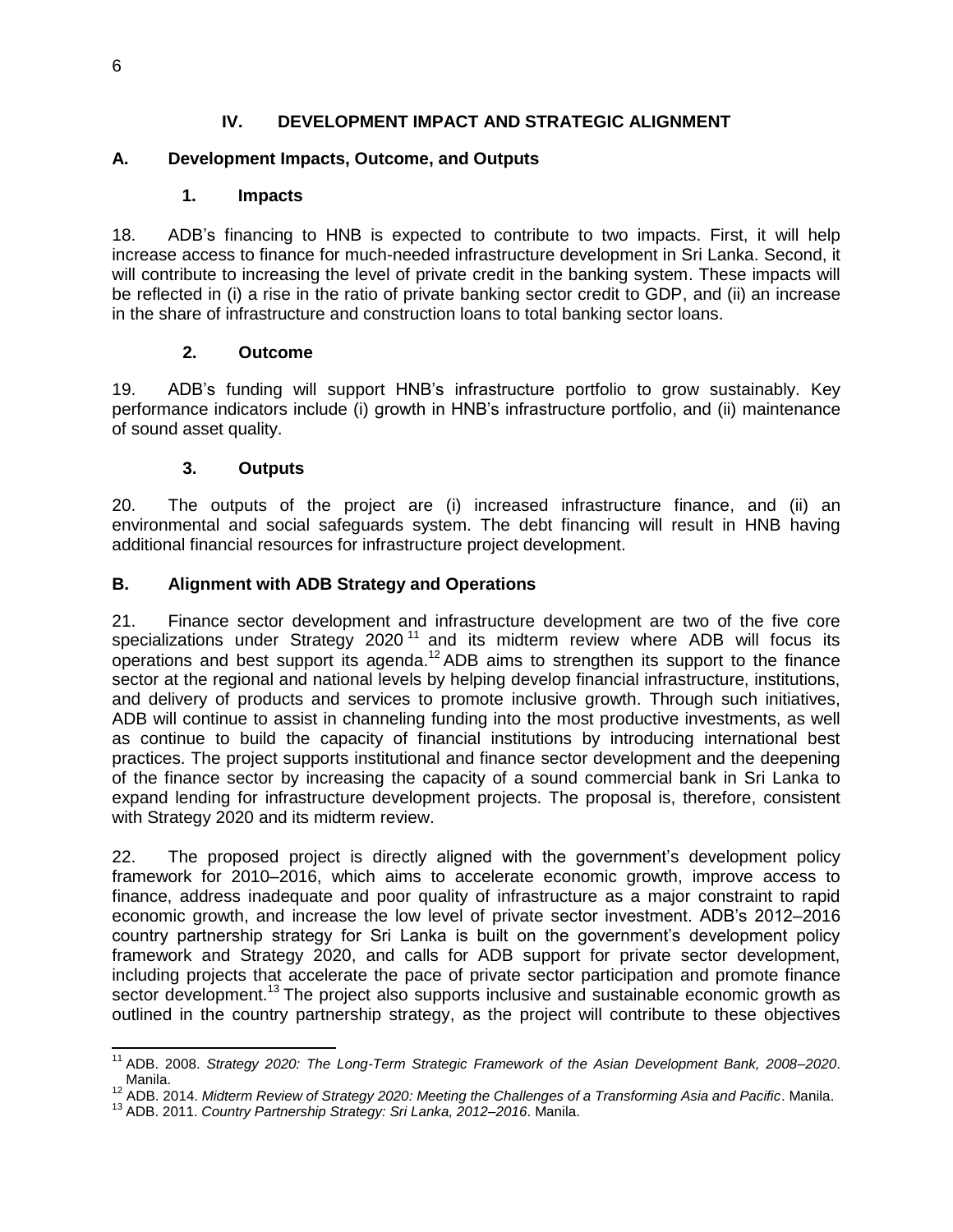through infrastructure development. It is also consistent with ADB's country operations business plan to catalyze private investment and promote inclusive growth in Sri Lanka and to support finance sector development through ADB's Private Sector Operations Department.<sup>14</sup> ADB has supported the private finance sector since the conflict. It provided a \$15 million senior loan to DFCC Vardhana Bank in 2012 to support housing finance and a \$15 million senior loan to Nations Trust Bank in 2013 to support SME finance in Sri Lanka. Eight Sri Lankan banks are active in ADB's Trade Finance Program. The proposed project will build on ADB's work and support reform efforts in the finance sector.

# **V. POLICY COMPLIANCE**

## **A. Safeguards and Social Dimensions**

23. The project is classified category FI for impacts on the environment, involuntary resettlement, and indigenous peoples. The investment's potential environmental and social impacts, its risks associated with HNB's existing and likely future portfolio, and its commitment and capacity for environmental and social management have been assessed. HNB will not use the ADB funding for onlending to infrastructure projects that are category A for impacts on the environment, involuntary resettlement, or indigenous peoples. Enhancements have been identified to HNB's environmental and social management system (ESMS) for compliance with ADB's Safeguard Policy Statement (2009), and the borrower commits to establish an updated ESMS satisfactory to ADB before disbursement for the financing of infrastructure projects. HNB will apply ADB's prohibited investment activities list, ensure that investments abide by applicable national laws and regulations, and comply with ADB requirements. The ESMS will include arrangements to comply with national labor laws and ADB's social protection strategy<sup>15</sup> to ensure adherence to internationally recognized core labor standards, including provisions prohibiting discrimination against women in hiring and providing equal pay for equal work for men and women.

## <span id="page-10-0"></span>**B. Anticorruption Policy**

24. HNB was advised of ADB's policy of implementing best international practice relating to combating corruption, money laundering, and the financing of terrorism. ADB will ensure that the investment documentation includes appropriate provisions prohibiting corruption, money laundering, and the financing of terrorism, and remedies for ADB in the event of noncompliance.

#### <span id="page-10-1"></span>**C. Investment Limitations**

25. The proposed loan is within the medium-term country, industry, group, and single investment exposure limits for nonsovereign investments.

#### **D. Assurances**

26. Consistent with the Agreement Establishing the Asian Development Bank (the Charter),<sup>16</sup> the Government of Sri Lanka will be requested to confirm that it has no objection to the proposed assistance to HNB. ADB will enter into suitable finance and investment documentation, in form and substance satisfactory to ADB, following approval of the proposed assistance by the Board of Directors.

j <sup>14</sup> ADB. 2014. *Country Operations Business Plan: Sri Lanka, 2014–2016*. Manila.

<sup>15</sup> ADB. 2001. *Social Protection*. Manila.

<sup>16</sup> ADB. 1966. *Agreement Establishing the Asian Development Bank.* Manila.